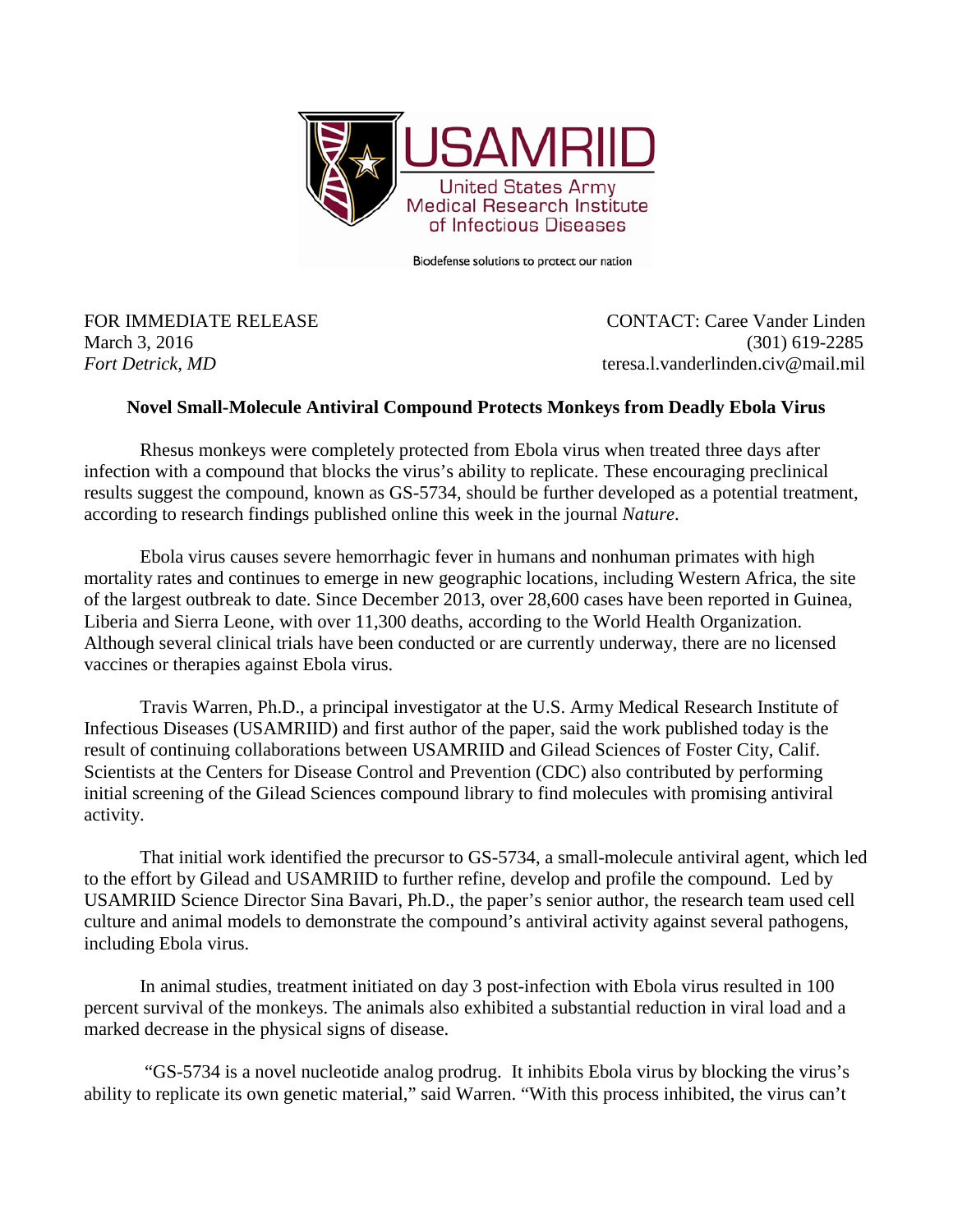make copies of itself. Additionally, we saw no evidence from genetic sequence analyses that the virus was able to generate resistance to GS-5734."

In cell culture studies, led at USAMRIID by Veronica Soloveva, Ph.D., GS-5734 was active against a broad spectrum of viral pathogens. These included Middle East Respiratory Syndrome (MERS) virus, Marburg virus, and multiple variants of Ebola virus, including the Makona strain causing the most recent outbreak in Western Africa.

"GS-5734 has several favorable characteristics for potential treatment of Ebola virus disease in humans. It is made using well-controlled chemical synthesis procedures, is stable, and can be made on a large scale," Bavari commented. "It shows substantive post-exposure protection against Ebola virus in nonhuman primates, even when treatments were started after virus had spread to the blood in some animals."

Taken together, the robust therapeutic efficacy observed in primates, the favorable drug-like properties, and the potential for broad-spectrum antiviral activity suggest that further development of GS-5734 for the treatment of Ebola virus and other viral infections is warranted, Bavari said.

According to Tomas Cihlar, Ph.D., of Gilead Sciences, the company is currently conducting a series of phase I clinical studies in healthy human volunteers to establish the safety and pharmacokinetic profile of GS-5734. The compound also has been provided for compassionate use to treat two patients with Ebola virus infection, both of whom were discharged from the hospital. One of them was the Scottish nurse with recrudescent disease and the other was an acutely infected newborn, thus far the last identified case of Ebola virus infection in Guinea.

"With the hope that the West African outbreak will remain under control, we are exploring alternative options for the development path of GS-5734, including potential use of the animal efficacy rule," Cihlar said. The animal rule is a regulatory mechanism under which the U.S. Food and Drug Administration may consider efficacy findings from adequate and well-controlled animal studies of a drug in cases where it is not feasible or ethical to conduct human trials.

Research on Ebola virus is conducted in Biosafety Level 4 (maximum containment) laboratories, where investigators wear positive-pressure "space suits" and breathe filtered air as they work. USAMRIID is the only organization in the Department of Defense with Biosafety Level 4 capabilities, and its research benefits both military personnel and civilians.

USAMRIID's mission is to provide leading-edge medical capabilities to deter and defend against current and emerging biological threat agents. The Institute plays a key role as the lead military medical research laboratory for the Defense Threat Reduction Agency's Joint Science and Technology Office for Chemical and Biological Defense. USAMRIID is a subordinate element of the U.S. Army Medical Research and Materiel Command. For more information, visit [www.usamriid.army.mil.](http://www.usamriid.army.mil/)